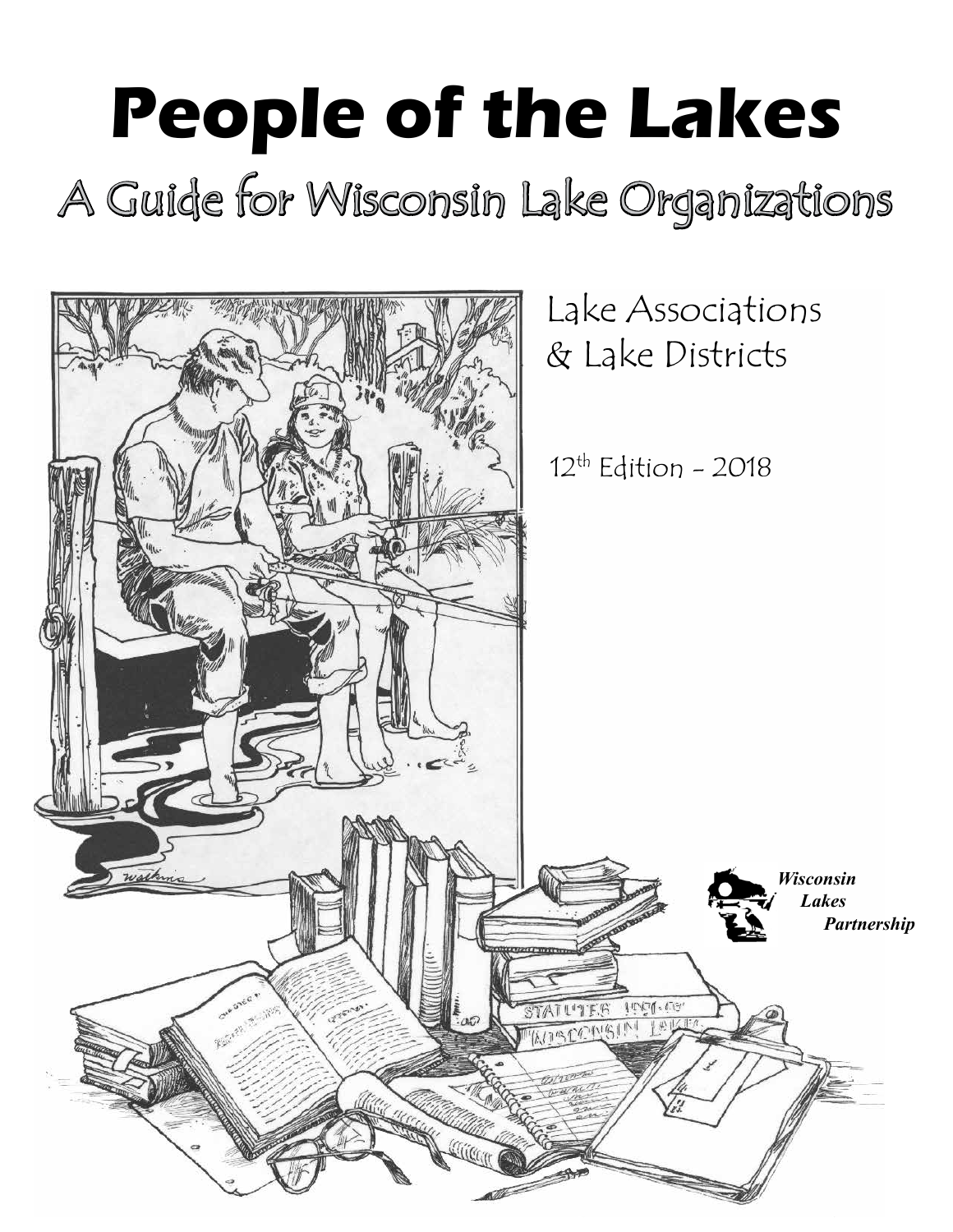

### Wisconsin Lakes Partnership





University of Wisconsin-Extension Lakes Program College of Natural Resources University of Wisconsin-Stevens Point 800 Reserve Street Stevens Point, WI 54481 www.uwsp.edu/cnr/uwexlakes 715-346-2116 uwexlakes@uwsp.edu



Wisconsin Lakes 716 Lois Dr. Sun Prairie, WI 53590 www.wisconsinlakes.org 608-661-4313 wal@wisconsinlakes.org



Wisconsin Department of Natural Resources 101 S. Webster Street PO Box 7921 Madison, WI 53707-7921 www.dnr.state.wi.us 608-261-6423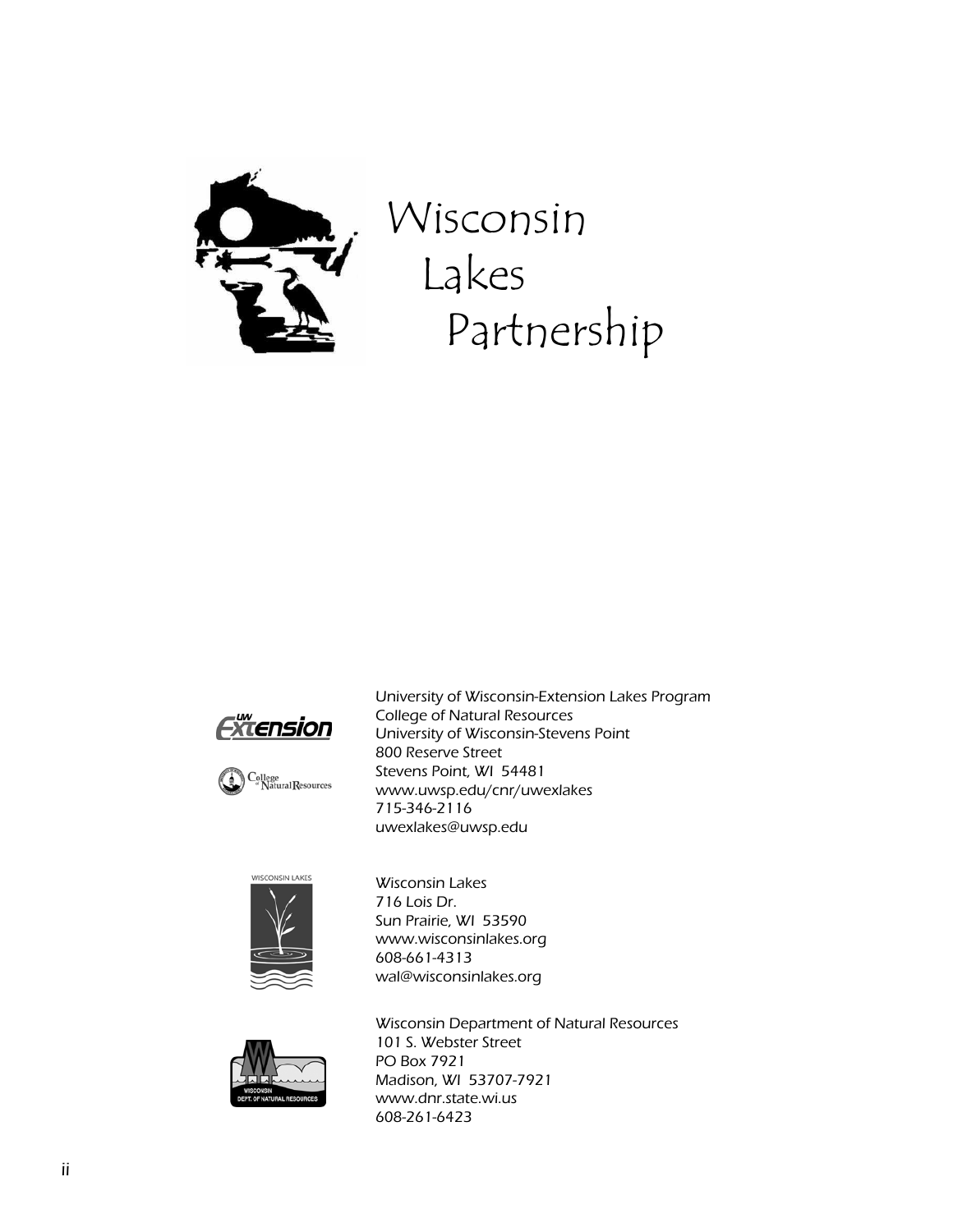# **People of the Lakes**

### A Guide for Wisconsin Lake Organizations

### Lake Associations & Lake Districts

#### $12<sup>th</sup>$  Edition - 2018

by

Tiffany G. Lyden UW-Extension, UW-Stevens Point

Robert M. Korth UW-Extension, UW-Stevens Point

William P. O'Connor Attorney, Madison, Wisconsin

Lowell Klessig UW-Extension, UW-Stevens Point (emeritus)

University of Wisconsin-Extension University of Wisconsin-Stevens Point \* 2018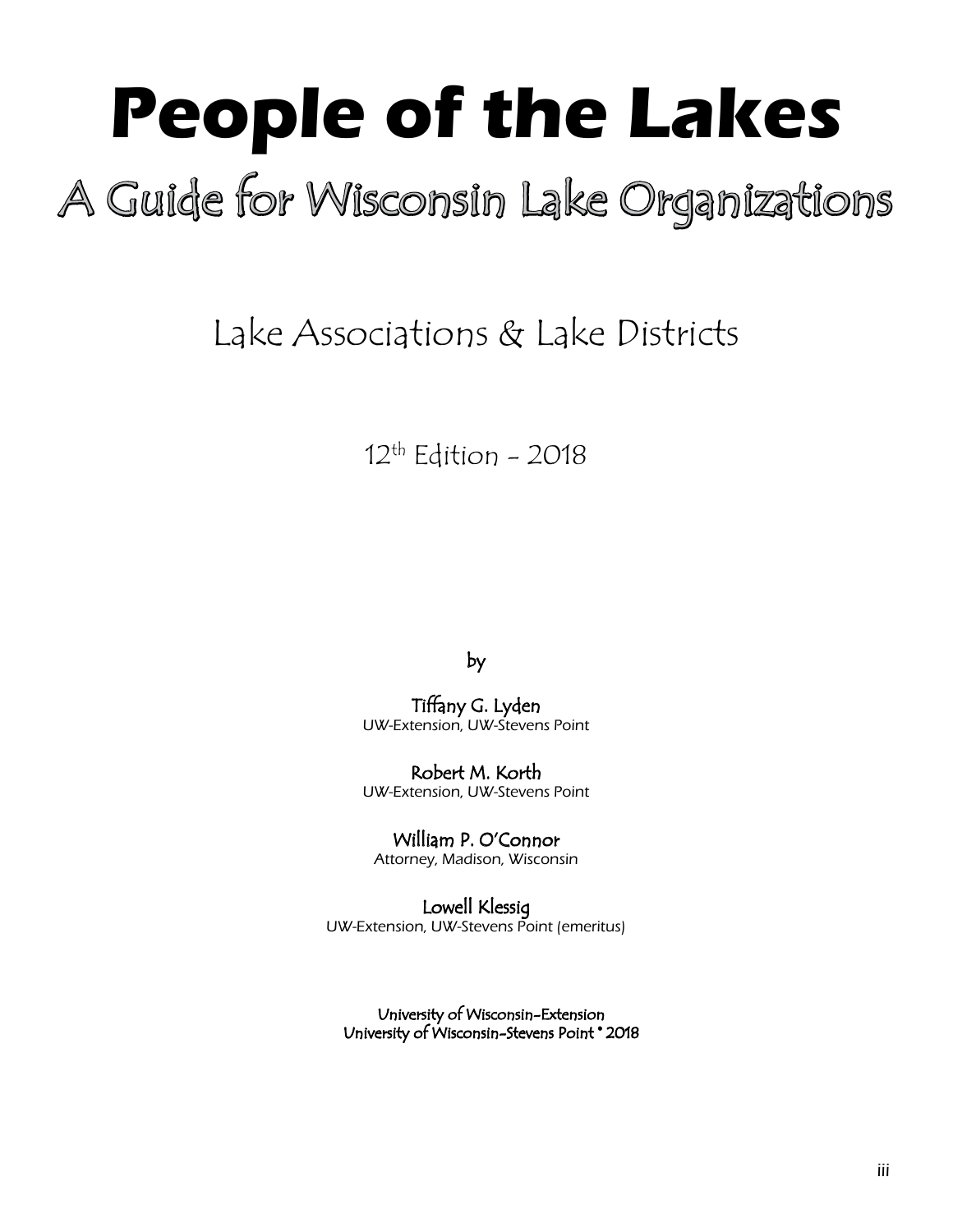The contents and interpretations presented in this publication represent the opinions of the authors. They do not necessarily represent the views or policies of the University of Wisconsin-Extension, the Wisconsin Department of Natural Resources, Wisconsin Lakes, the College of Natural Resources at the University of Wisconsin-Stevens Point, or the individuals who served as reviewers or their organizations.

This information is for general use and, while we believe all information to be reliable and accurate, individual situations may be unique. The authors are not rendering legal services. Seek the assistance of a professional if you need legal counsel or insurance advice.

> This guide is available to download for no charge at www.uwsp.edu/cnr/uwexlakes.

Printed copies are available for \$10.00 each.

#### Direct comments or inquiries to:

University of Wisconsin-Extension Lakes Program University of Wisconsin-Stevens Point College of Natural Resources 800 Reserve St. Stevens Point, WI 54481 Phone: 715-346-2116 Email: uwexlakes@uwsp.edu

© 2018 by the Wisconsin Lakes Partnership doing business as the division of Cooperative Extension of the University of Wisconsin-Extension and the Wisconsin Department of Natural Resources. All rights reserved. Printed in the United States of America. Neither this publication nor any part of this publication may be sold. We encourage the reproduction of this publication for educational purposes.



This Guide is brought to you by the Wisconsin Lakes Partnership: University of Wisconsin-Extension Lakes Program Wisconsin Association of Lakes Wisconsin Department of Natural Resources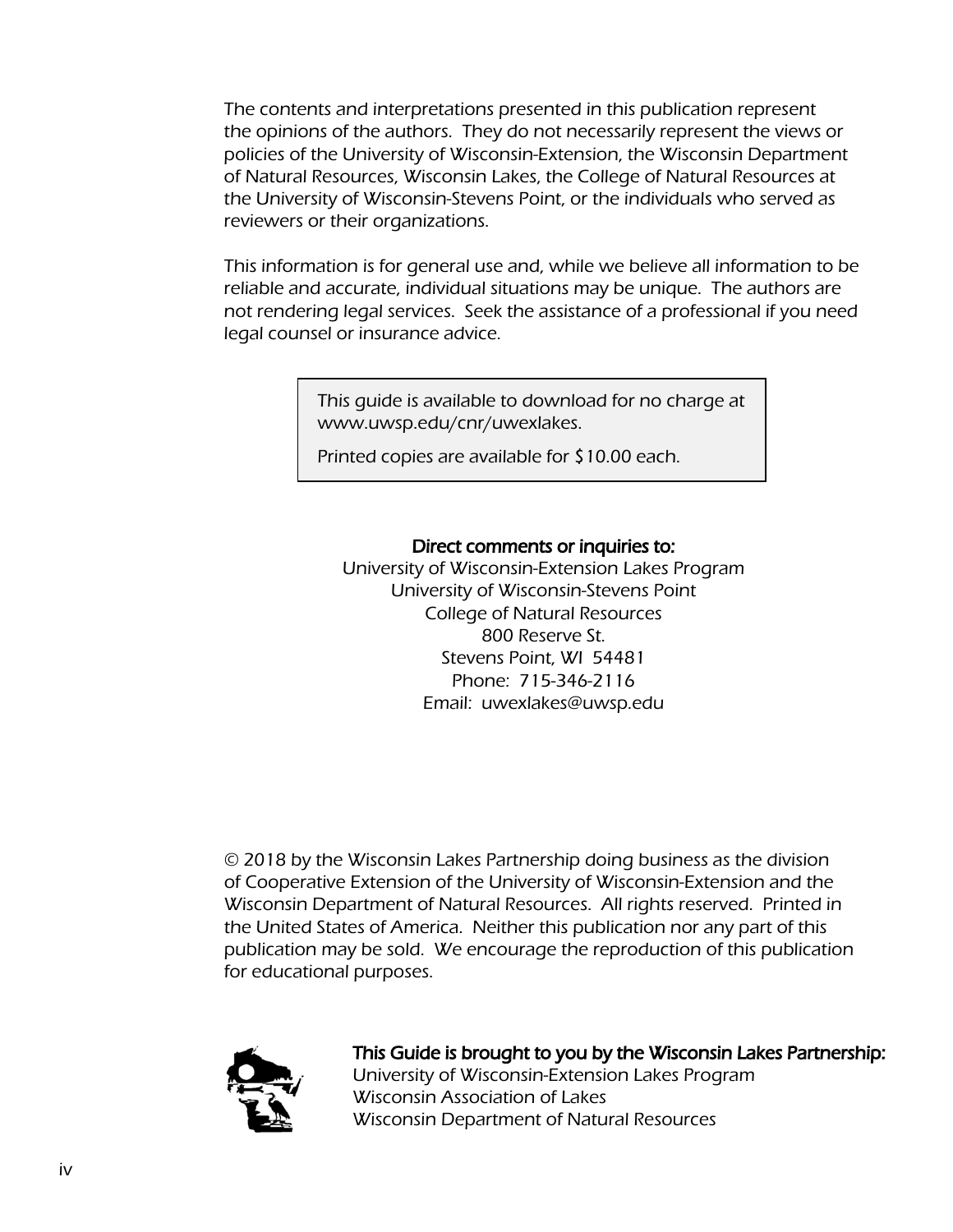

Welcome to the 12th edition of the lake organizations guide. For over 40 years, UW-Extension has published a guide book that has served as a fundamental tool for people creating a lake organization. Previous editions have been called A Guide to Wisconsin Lake Management Law.

The 11th edition represented major changes to the guide, and the continuing popularity of lake associations and lake districts in Wisconsin suggests that those changes were well receieved. This 12th edition is updated largely to reflect specific changes to the lake district law (Chapter 33 of Wisconsin Statutes) that affect the composition of the lake district board. These changes are reflected in Chapters 4 and 5.

Because new technologies and the growth of the web are changing the ways we get our information, online versions of the guide will be offered. You will be able to find the very latest version of this guide, laws, regulations, forms and contact information on the Internet [\(www.uwsp.edu/cnr/uwexlakes\)](http://www.uwsp.edu/cnr/uwexlakes).

The guide is designed for those who would like to play a positive role in the fate of their lakes. It discusses the two major types of lake organizations operating in Wisconsin: Lake Associations (about 550) and Lake Districts (about 240). A Guide for Wisconsin Lake Organizations includes chapters on formation, operation, planning and insurance that may pertain to both types of organizations as well as chapters with information unique to each type.

This guide, The People of The Lakes: A Guide for Wisconsin Lake Organizations, can be freely downloaded at the UW-Extension Lakes website at [www.uwsp.edu/cnr/uwexlakes.](http://www.uwsp.edu/cnr/uwexlakes)

To receive a copy, contact: University of Wisconsin-Extension Lakes 715-346-2116 or uwexlakes@uwsp.edu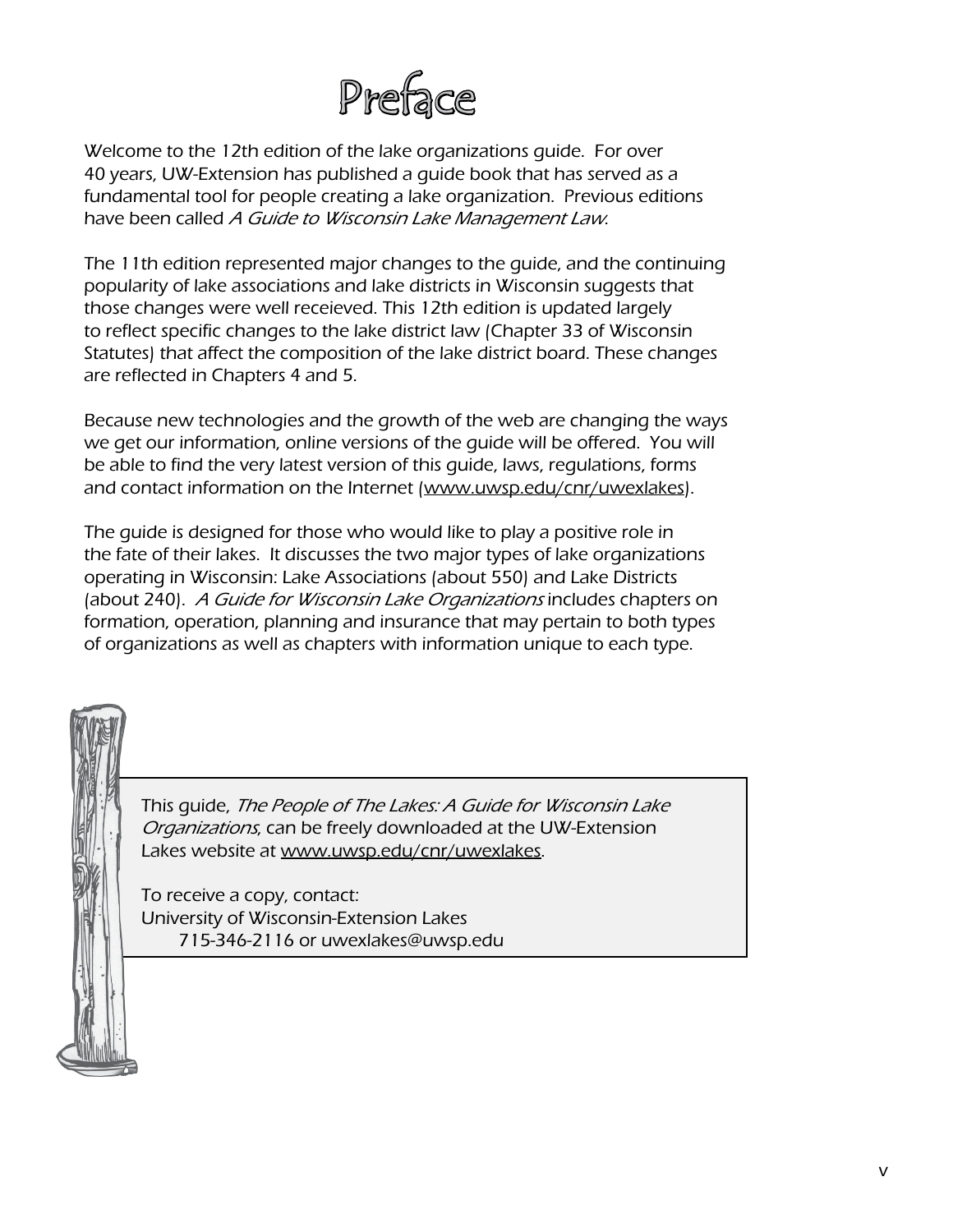### Contributors

Editors: Tiffany G. Lyden Robert M. Korth Mary E. Pardee

Layout/Design: Amy A. Kowalski

Like all projects undertaken by the Wisconsin Lakes Partnership, this guide relied on teamwork. We would like to thanks those named below and those unnamed that shared their ideas, years of experience and their love of our lakes to bring this information to you.

Contributors:

Jeff Thornton Tamara Dudiak Elmer Goetsch Bruce Mayer

Reviewers:

| Jim Abbs          | Meg Marshall          |
|-------------------|-----------------------|
| Sandy Anderson    | Karen McNelly         |
| <b>Kim Becken</b> | Ezra Meyer            |
| John Behrens      | John Molinaro         |
| Elmer Goetsch     | Peter Murray          |
| Patrick Goggin    | Karen Popple          |
| Mike Jones        | Lori Regni            |
| Judy Jooss        | <b>Carroll Schaal</b> |
| Sam Lewis         | <b>Jeff Thornton</b>  |
| Kevin MacKinnon   | Roger Walsh           |
| Peter Manley      | Carol Wilson          |
|                   |                       |

Chapter 7 - Insurance:

Pages 99-110 were written and reviewed by attorneys: Tim Mentkowski, Crivello, Carlson & Mentkowski S.C., Milwaukee Julie Frymark Kirby, Crivello, Carlson & Mentkowski S.C., Milwaukee

Pages 111-116 were written and reviewed by: Rob Mentzer, Bliss McKnight, Inc., Bloomington, IL Steve Weston, Weston Insurance, Minocqua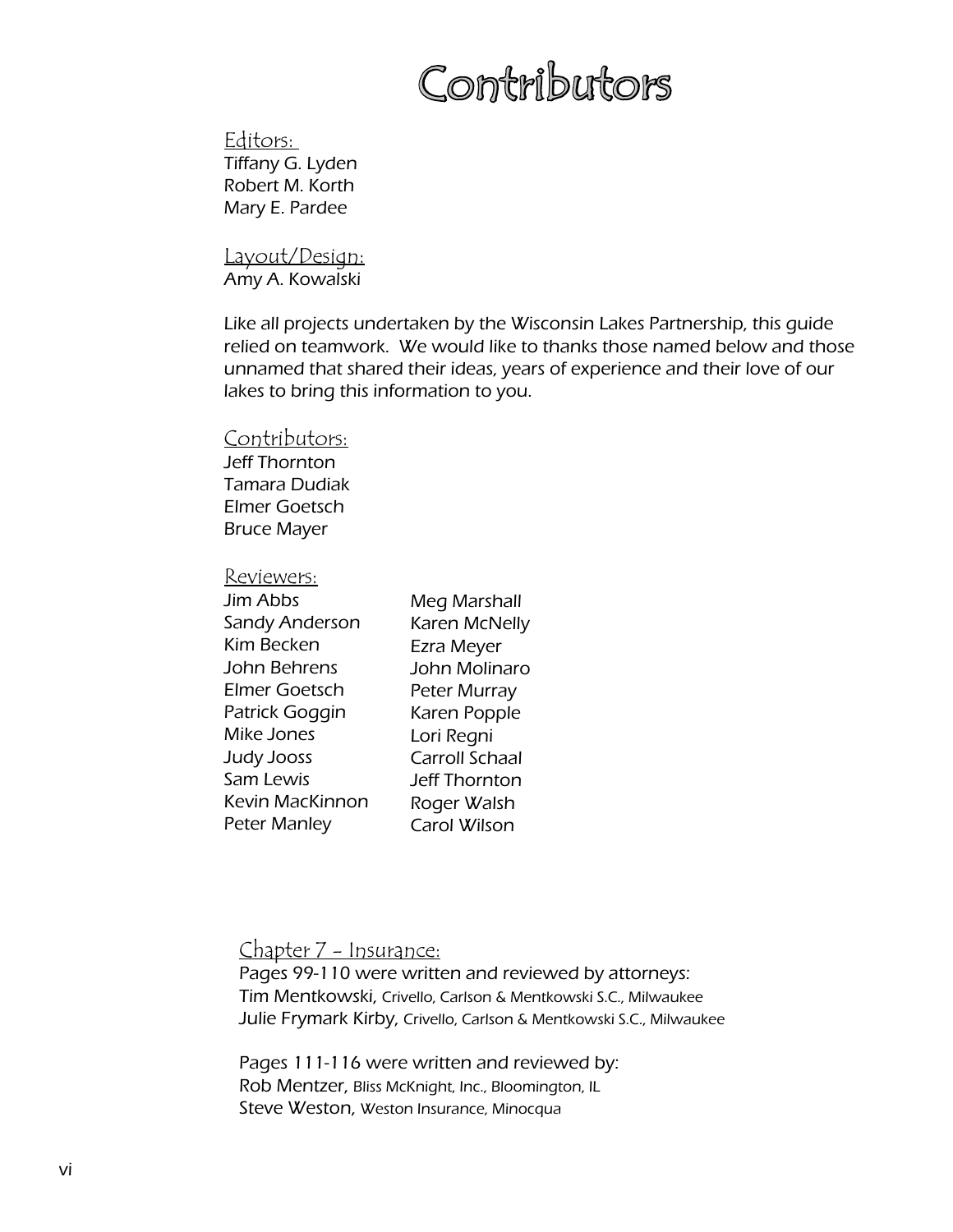#### Chapter 1: Lake Organizations

#### Chapter 2: Starting A Lake Organization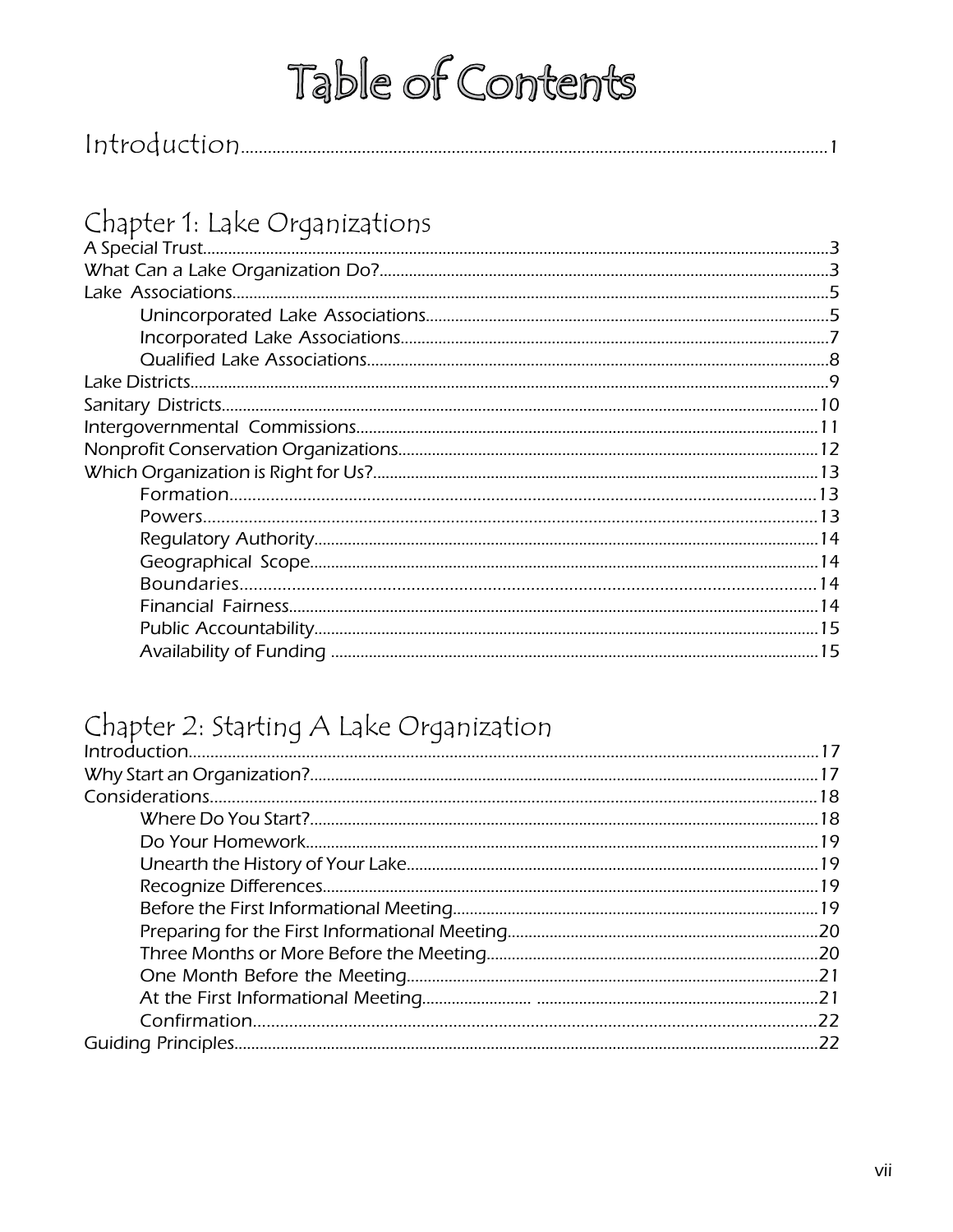#### Chapter 3: Operating A Lake Association

#### Chapter 4: Forming A Lake District

Chapter 4 continued on next page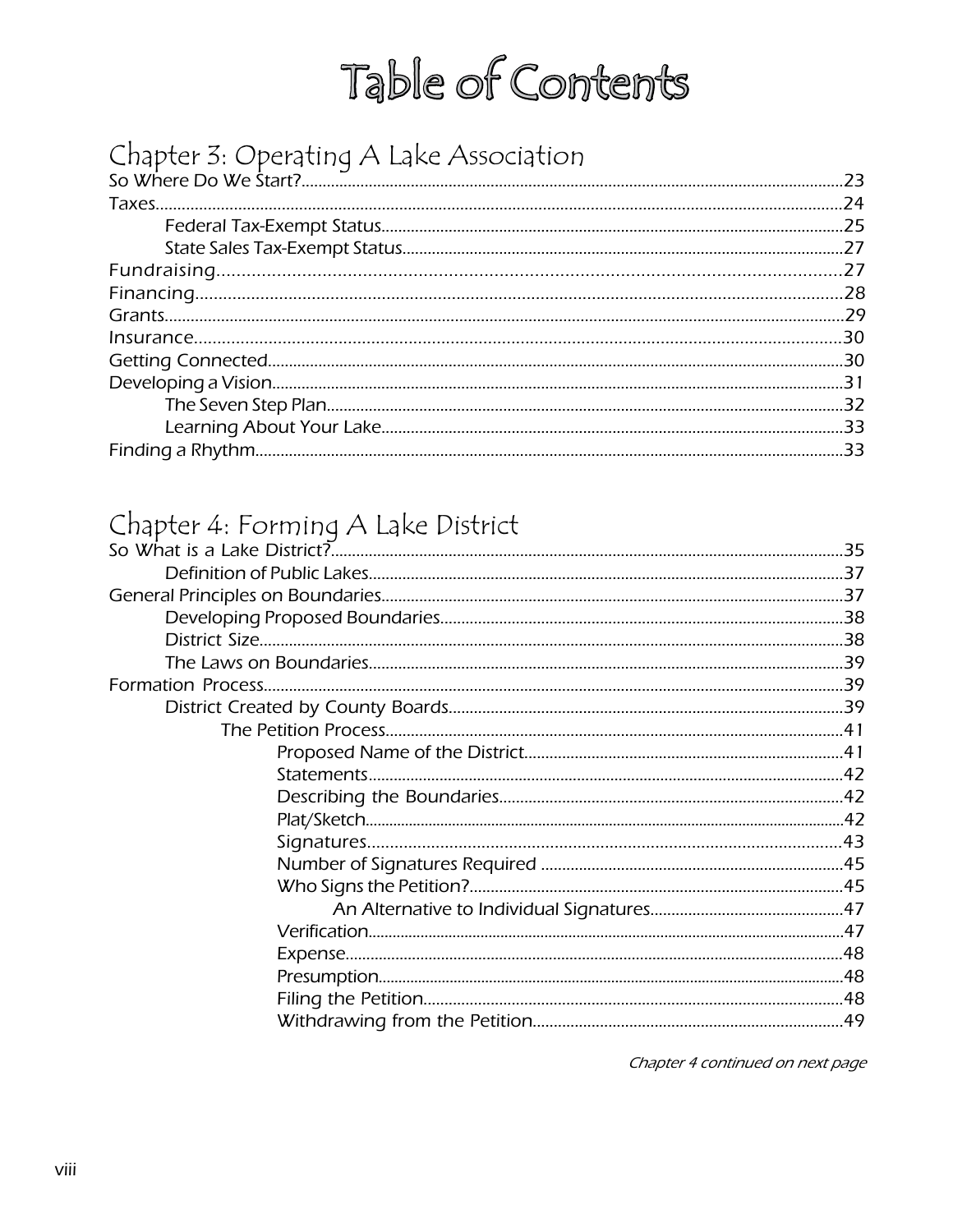#### Chapter 4 continued

| When the Sanitary District Encompasses All the Frontage57        |  |
|------------------------------------------------------------------|--|
| When the Sanitary District Does Not Encompass All the Frontage57 |  |

#### Chapter 5: Operating A Lake District

Chapter 5 continued on next page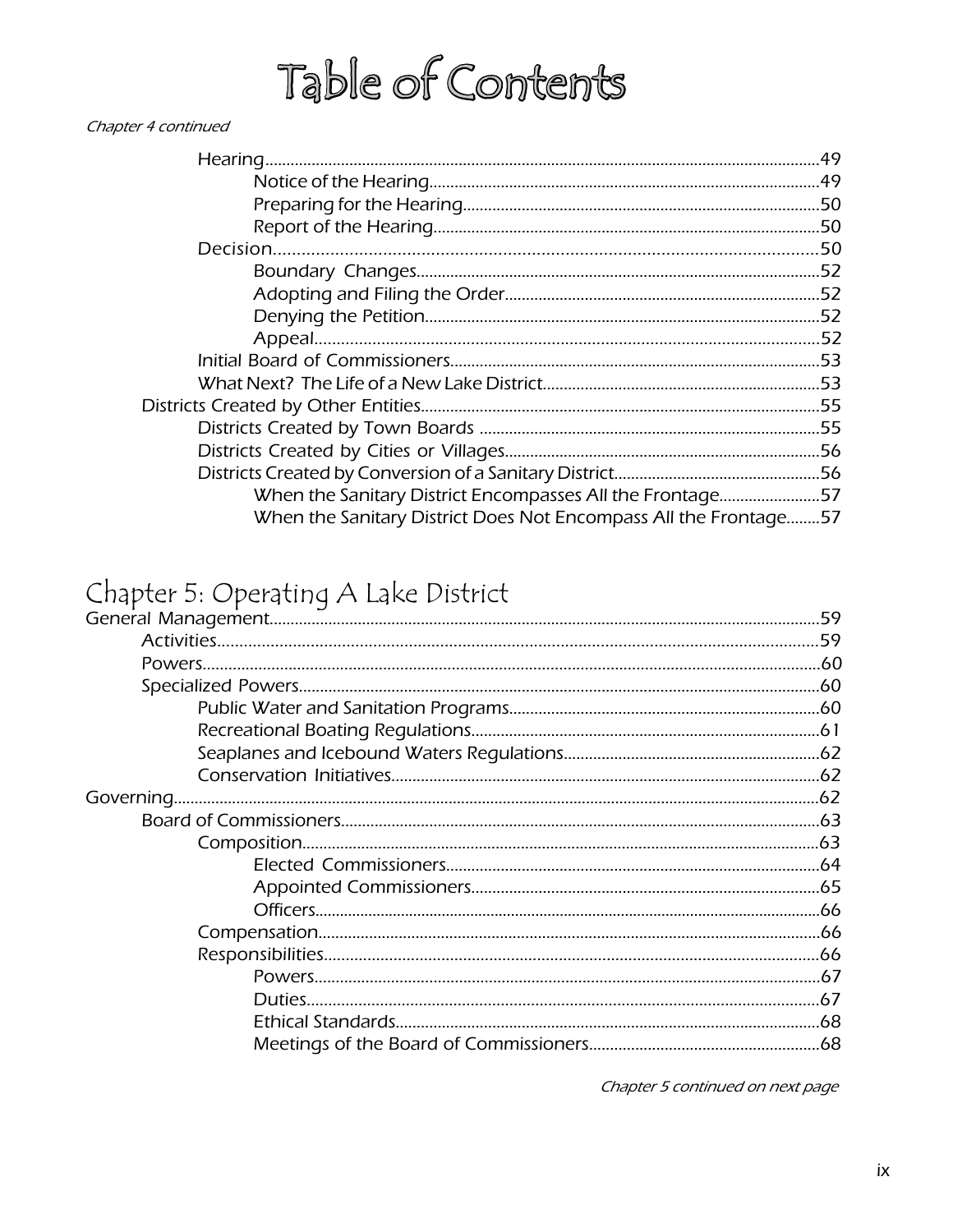| Chapter 5 continued |  |
|---------------------|--|
|                     |  |
|                     |  |
|                     |  |
|                     |  |
|                     |  |
|                     |  |
|                     |  |
|                     |  |
|                     |  |
|                     |  |
|                     |  |
|                     |  |
|                     |  |
|                     |  |
|                     |  |
|                     |  |
|                     |  |
|                     |  |
|                     |  |
|                     |  |
|                     |  |
|                     |  |
|                     |  |
|                     |  |
|                     |  |
|                     |  |
|                     |  |
|                     |  |
|                     |  |
|                     |  |
|                     |  |
|                     |  |
|                     |  |
|                     |  |
|                     |  |
|                     |  |
|                     |  |
|                     |  |
|                     |  |
|                     |  |
|                     |  |
|                     |  |
|                     |  |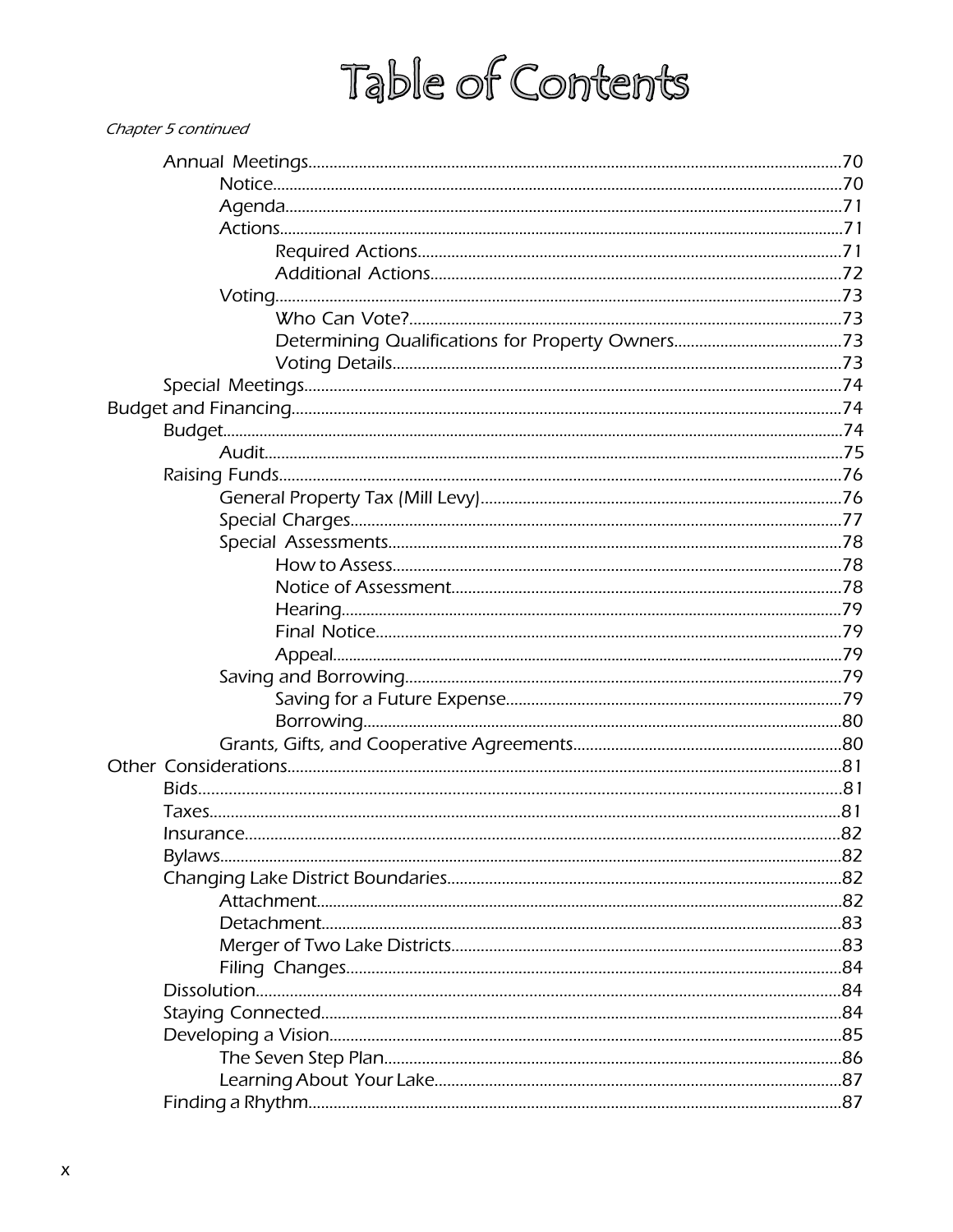#### Chapter 6: Sanitary Districts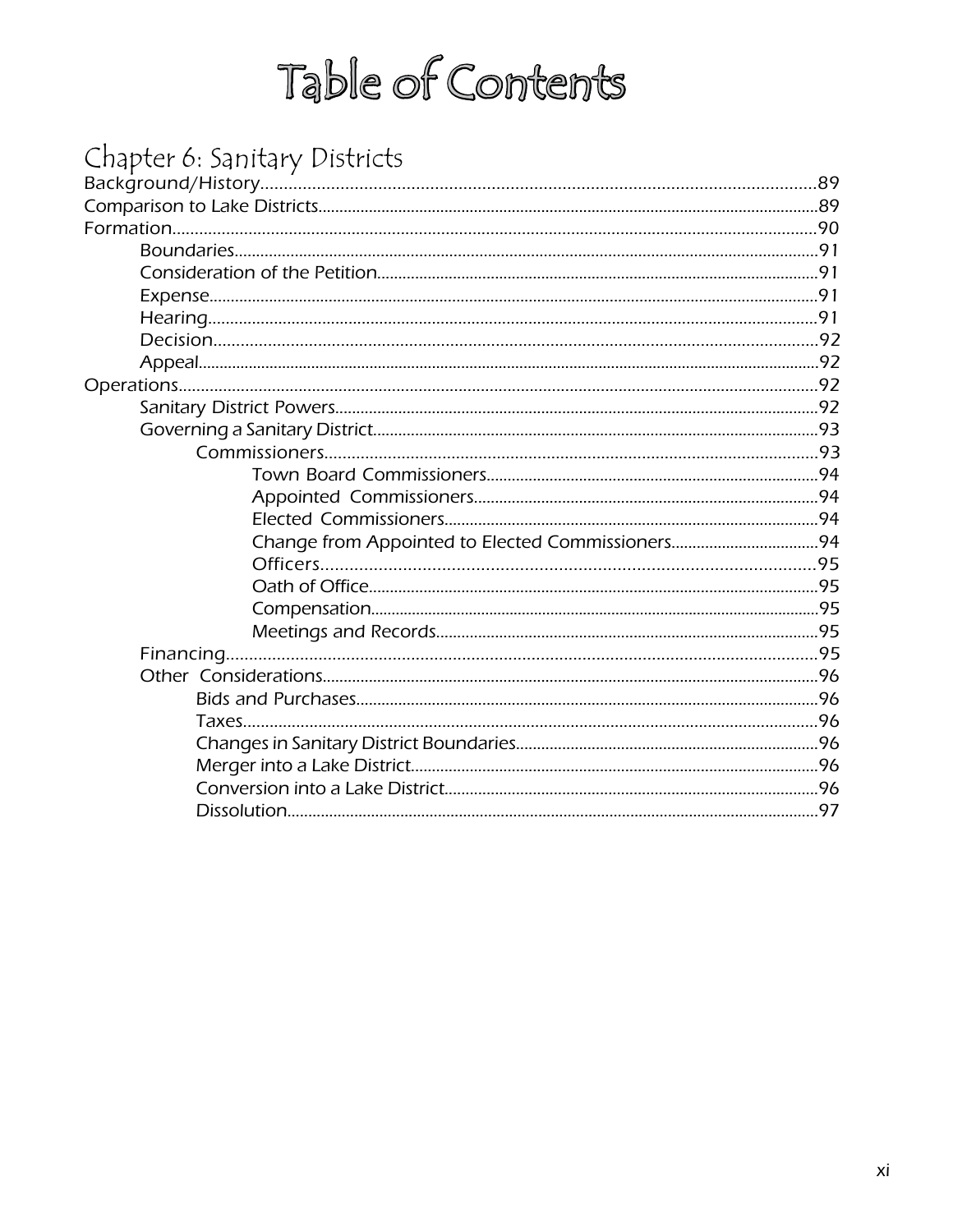#### Chapter 7: Insurance

| General Liability, Errors and Omissions, and Federal Civil Rights Coverage 113 |  |
|--------------------------------------------------------------------------------|--|
|                                                                                |  |
|                                                                                |  |
|                                                                                |  |
|                                                                                |  |

#### Appendices

|--|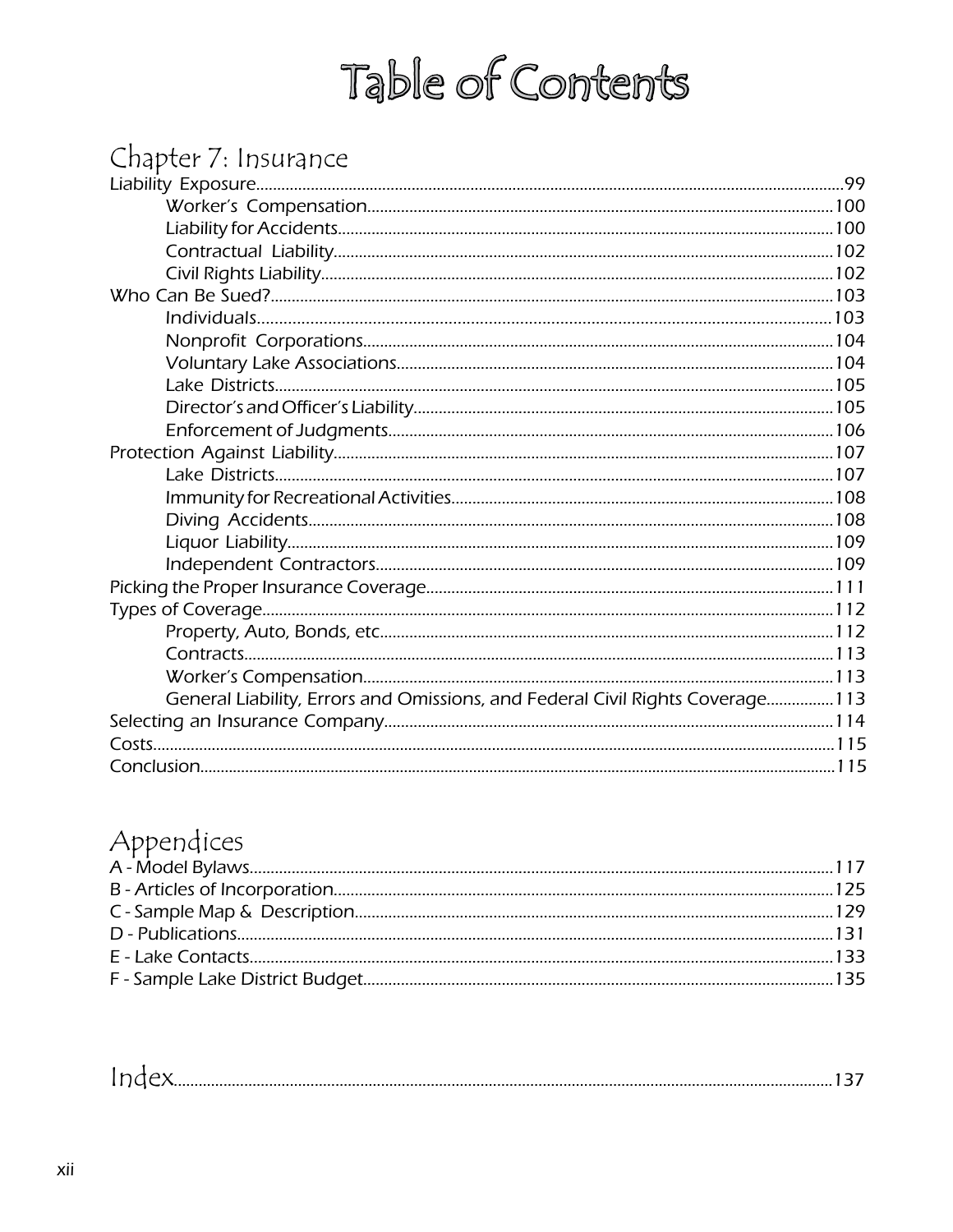### Introduction

# A Legacy of Lakes Protecting in Partnership

Volunteer organizations have been a part of the lake scene in Wisconsin for over a hundred years. By the turn of the 19th century, declining water quality and other human impacts on lakes were becoming apparent. People on Lake Geneva and the Lauderdale Lakes formed the first lake organizations in 1898 and 1902, respectively, to deal with the issues. The number of voluntary organizations concerned with the health of lakes continued to grow slowly over the years, but the issues facing lakes grew faster.

A growing sense of urgency caused more and more lake area residents to band together. They formed organizations aimed at finding solutions, but in some cases their success was limited by their lack of authority to deal with the issues at hand. Part of the problem was that lakes are round and governments are square. Some of the biggest challenges with lake management are that lakes do not fit neatly within the boundaries of local governments and governments often have other priorities.

Before 1974, Wisconsin did not have local public institutions designed to manage lakes. The first attempts at publicly administered lake management took place in the early 1930s. Several Wisconsin lake communities formed sanitary districts to focus on lake problems. These governmental bodies could be established with boundaries following the shape of the lake. As government bodies, they could levy taxes to spread the cost of operations equitably. However, there were shortcomings with sanitary districts. Their primary purpose was to provide sewer and water service for urbanizing areas, but in those early days they lacked the comprehensive power needed to address the complex problems involved in lake management.

In 1959, many of the lake associations in the state joined together to form the Wisconsin Federation of Lakes. Lake water quality was still declining and by the mid-1960s our nation saw environmental deterioration of lakes and rivers becoming commonplace. Polluted water caused algae blooms, excessive aquatic plant growth, and in some cases toxic contamination. In 1972, the Cuyahoga River in Ohio actually caught fire. Many lakes and rivers were unfit for swimming or fishing. The 1972 Federal Clean Water Act and other environmental laws set the stage for major cleanups of many sources of pollution. But these laws did little to address the unique challenges of managing inland lakes.

Lakes are round and governments are square.